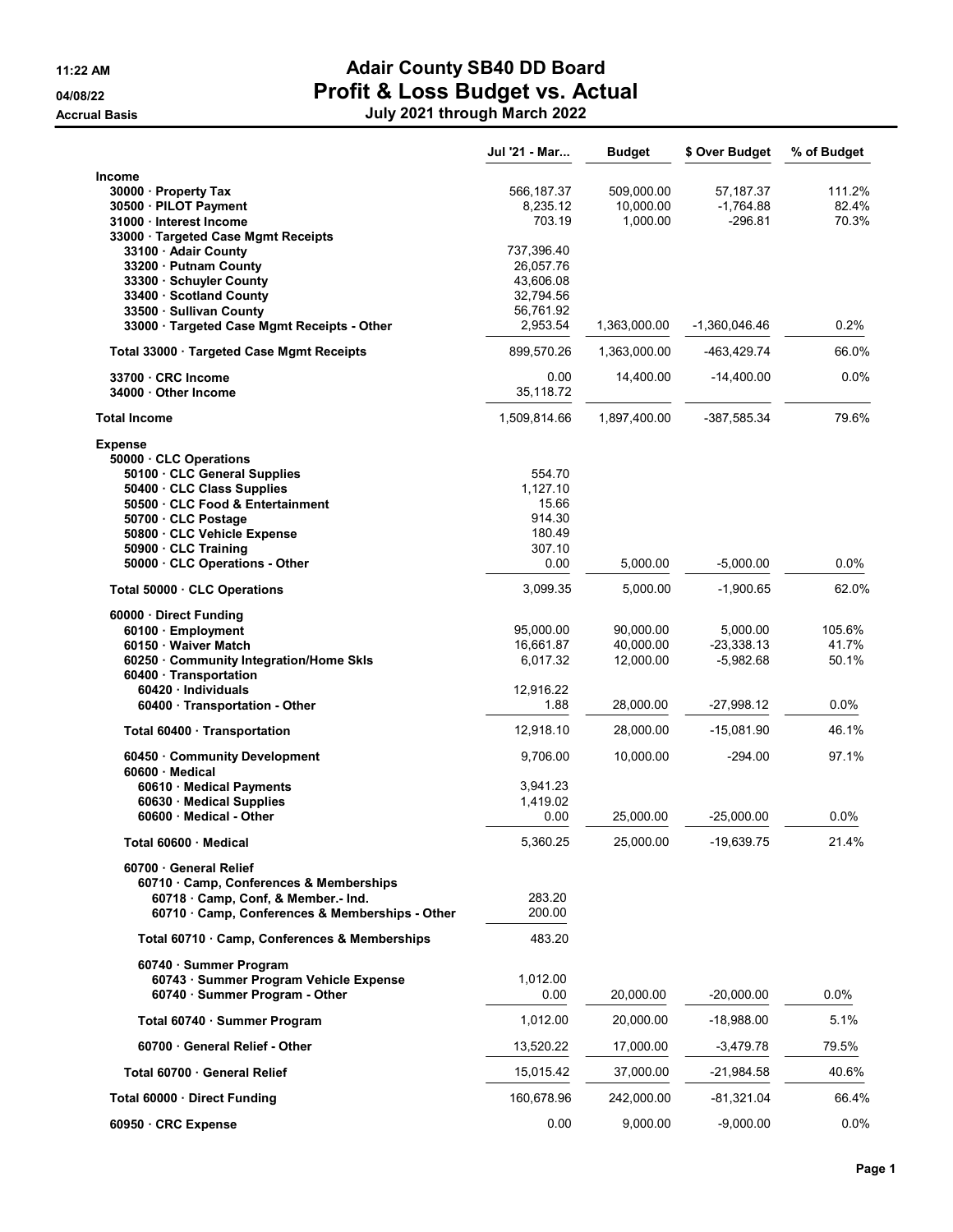|                                                          | Jul '21 - Mar          | <b>Budget</b>      | \$ Over Budget         | % of Budget      |
|----------------------------------------------------------|------------------------|--------------------|------------------------|------------------|
| 61000 · Funding to Other Counties                        |                        |                    |                        |                  |
| 61100 · Funding to Putnam County                         | 521.56                 |                    |                        |                  |
| 61200 · Funding to Schuyler County                       | 3,941.76               |                    |                        |                  |
| 61300 · Funding to Scotland County                       | 1,170.53               |                    |                        |                  |
| 61400 · Funding to Sullivan County                       | 2,533.13               |                    |                        |                  |
| 61000 · Funding to Other Counties - Other                | 0.00                   | 30,000.00          | $-30,000.00$           | 0.0%             |
| Total 61000 · Funding to Other Counties                  | 8,166.98               | 30,000.00          | $-21,833.02$           | 27.2%            |
| 80000 · Programming - Indirect                           |                        |                    |                        |                  |
| 80500 Accreditation                                      | 0.00                   | 10,000.00          | $-10,000.00$           | $0.0\%$          |
| 81000 · Board Expense<br>82000 Governmental Relations    | 565.28<br>0.00         | 1,000.00<br>250.00 | $-434.72$<br>$-250.00$ | 56.5%<br>$0.0\%$ |
| 83000 Conferences/Workshops                              |                        |                    |                        |                  |
| 83300 Conferences/Workshops-General                      | 2,000.00               |                    |                        |                  |
| 83000 Conferences/Workshops - Other                      | 2,788.65               | 5,000.00           | $-2,211.35$            | 55.8%            |
| Total 83000 · Conferences/Workshops                      | 4,788.65               | 5,000.00           | $-211.35$              | 95.8%            |
| 83500 Depreciation Expense                               | 26,950.57              |                    |                        |                  |
|                                                          | 2,711.53               | 3,500.00           | $-788.47$              | 77.5%            |
| 84000 Dues and Memberships<br>85000 Employee Travel      |                        |                    |                        |                  |
| 71150 · TCM Adair Mileage                                | 2,815.53               |                    |                        |                  |
| 72150 · TCM Putnam Mileage                               | 912.14                 |                    |                        |                  |
| 73150 · TCM Schuyler Mileage                             | 687.12                 |                    |                        |                  |
| 74150 · TCM Scotland Mileage                             | 83.44                  |                    |                        |                  |
| 75150 · TCM Sullivan Mileage                             | 1,403.10               |                    |                        |                  |
| 85000 · Employee Travel - Other                          | 681.72                 | 22,000.00          | $-21,318.28$           | 3.1%             |
| Total 85000 · Employee Travel                            | 6,583.05               | 22,000.00          | -15,416.95             | 29.9%            |
| 86000 · Insurance                                        |                        |                    |                        |                  |
| 86100 Directors & Officers                               | 425.00                 |                    |                        |                  |
| 86500 Workers' Compensation<br>86000 · Insurance - Other | $-150.00$<br>14,164.82 | 26,000.00          | $-11,835.18$           | 54.5%            |
|                                                          |                        |                    |                        |                  |
| Total 86000 · Insurance                                  | 14,439.82              | 26,000.00          | $-11,560.18$           | 55.5%            |
| 87000 Office Expenses<br>87100 Office Supplies           |                        |                    |                        |                  |
| 87110 Office Supplies-Country Club                       | 1,519.62               |                    |                        |                  |
| 87120 Office Supplies-McPherson                          | 2,889.82               |                    |                        |                  |
| 87130 Office Supplies- PPE                               | 215.90                 |                    |                        |                  |
| 87100 Office Supplies - Other                            | 0.00                   | 7,000.00           | $-7,000.00$            | 0.0%             |
| Total 87100 · Office Supplies                            | 4,625.34               | 7,000.00           | $-2,374.66$            | 66.1%            |
| 87200 · Postage                                          |                        |                    |                        |                  |
| 87210 Postage-General                                    | 730.68                 |                    |                        |                  |
| 87220 · Postage-TCM                                      | 624.30                 |                    |                        |                  |
| 87200 · Postage - Other                                  | 0.00                   | 1,750.00           | $-1,750.00$            | $0.0\%$          |
| Total 87200 · Postage                                    | 1,354.98               | 1,750.00           | -395.02                | 77.4%            |
| 87300 · Advertising/Marketing                            |                        |                    |                        |                  |
| 87320 Advertising-McPherson                              | 1,364.40               |                    |                        |                  |
| 87300 · Advertising/Marketing - Other                    | 2,543.46               | 1,000.00           | 1,543.46               | 254.3%           |
| Total 87300 · Advertising/Marketing                      | 3,907.86               | 1,000.00           | 2,907.86               | 390.8%           |
| 87400 Copier                                             |                        |                    |                        |                  |
| 87410 Copier-Country Club                                | 279.00                 |                    |                        |                  |
| 87420 Copier-McPherson                                   | 1,894.73               |                    |                        |                  |
| 87400 Copier - Other                                     | 0.00                   | 1,500.00           | $-1,500.00$            | 0.0%             |
|                                                          |                        |                    | 673.73                 |                  |
| Total 87400 · Copier                                     | 2,173.73               | 1,500.00           |                        | 144.9%           |
| 87450 Employee Retention/Appreciation                    | 2,997.49               | 3,500.00           | $-502.51$              | 85.6%            |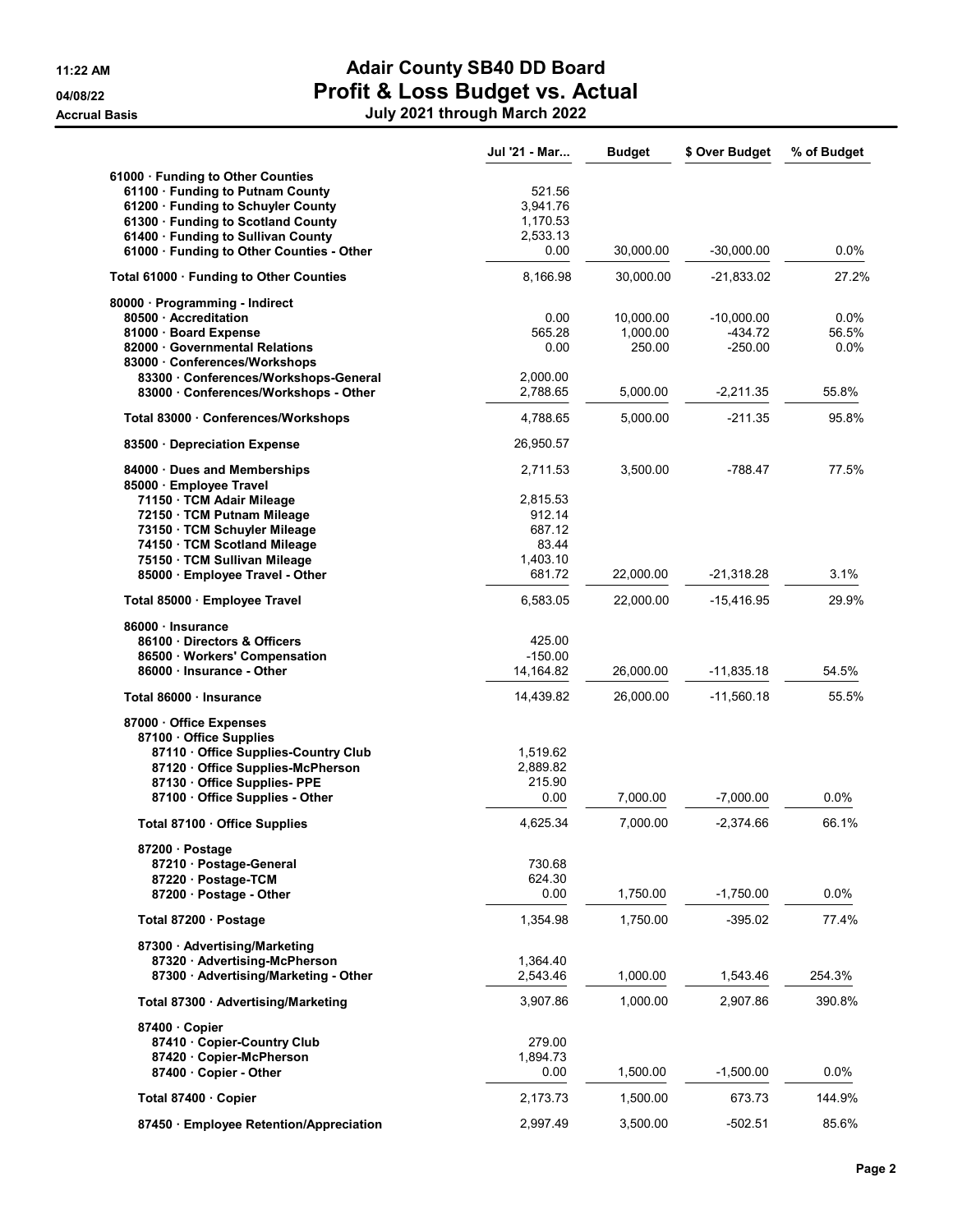|                                                             | Jul '21 - Mar        | <b>Budget</b> | \$ Over Budget  | % of Budget |
|-------------------------------------------------------------|----------------------|---------------|-----------------|-------------|
| 87700 · Building Maintenance                                |                      |               |                 |             |
| 87710 Janitorial                                            |                      |               |                 |             |
| 87711 Janitorial-Country Club<br>87712 Janitorial-McPherson | 2,158.58<br>8,669.90 |               |                 |             |
| Total 87710 Janitorial                                      | 10,828.48            |               |                 |             |
|                                                             |                      |               |                 |             |
| 87715 · Elevator/Lift Expense<br>87720 Lawn Care            | 3,773.50             |               |                 |             |
| 87721 · Lawn Care-Country Club                              | 775.00               |               |                 |             |
| 87722 Lawn Care-McPherson                                   | 295.00               |               |                 |             |
| Total 87720 · Lawn Care                                     | 1,070.00             |               |                 |             |
| 87730 · Snow Removal                                        |                      |               |                 |             |
| 87731 · Snow Removal-Country Club                           | 1,320.00             |               |                 |             |
| 87732 · Snow Removal-McPherson                              | 1,485.00             |               |                 |             |
| Total 87730 · Snow Removal                                  | 2,805.00             |               |                 |             |
| 87700 · Building Maintenance - Other                        | 0.00                 | 20,000.00     | $-20,000.00$    | 0.0%        |
| Total 87700 · Building Maintenance                          | 18,476.98            | 20,000.00     | -1,523.02       | 92.4%       |
|                                                             |                      |               |                 |             |
| 87800 · Software & Technology                               |                      |               |                 |             |
| 87820 Soft & Tech-McPherson                                 | 379.40               |               |                 |             |
| 87830 · Soft & Tech- Managed IT                             | 30,191.00            |               |                 |             |
| 87800 · Software & Technology - Other                       | 15,100.00            | 55,000.00     | $-39,900.00$    | 27.5%       |
| Total 87800 · Software & Technology                         | 45,670.40            | 55,000.00     | $-9,329.60$     | 83.0%       |
| 87900 · Representative Payee Expense                        | 408.00               |               |                 |             |
| Total 87000 · Office Expenses                               | 79,614.78            | 89,750.00     | $-10, 135.22$   | 88.7%       |
| 87500 · Personnel                                           |                      |               |                 |             |
| 51000 CLC Personnel                                         |                      |               |                 |             |
| 51100 CLC Center Salary Expense                             | 29,057.31            |               |                 |             |
| 51000 CLC Personnel - Other                                 | 5,427.51             |               |                 |             |
| Total 51000 · CLC Personnel                                 | 34,484.82            |               |                 |             |
| 66000 Payroll Expenses                                      |                      |               |                 |             |
| 66500 · Salary Sick                                         | 18,162.89            |               |                 |             |
| 66600 · FFCRA Leave                                         | 8,421.95             |               |                 |             |
|                                                             |                      |               |                 |             |
| 66700 Salary Vacation                                       | 36,892.22            |               |                 |             |
| 66000 · Payroll Expenses - Other                            | 81,692.23            |               |                 |             |
| Total 66000 · Payroll Expenses                              | 145, 169. 29         |               |                 |             |
| 70300 TCM Admin Salary                                      | 59,035.39            |               |                 |             |
| 71110 · TCM Adair Salary Expense                            | 268,467.43           |               |                 |             |
| 71115 · TCM Adair Overtime                                  | 2,980.94             |               |                 |             |
| 72110 · TCM Putnam Salary Expense                           | 17,143.93            |               |                 |             |
| 73110 · TCM Schuyler Salary Expense                         | 29,628.26            |               |                 |             |
| 74110 · TCM Scotland Salary Expense                         | 15,412.57            |               |                 |             |
| 75110 · TCM Sullivan Salary Expense                         | 35,620.25            |               |                 |             |
| 87510 · Salary Expense                                      | 162,087.63           |               |                 |             |
| 87540 · Employee Benefits                                   | 200,000.99           |               |                 |             |
| 87550 · Unemployment Tax                                    | 307.39               |               |                 |             |
| 87500 · Personnel - Other                                   | 0.00                 | 1,398,147.02  | $-1,398,147.02$ | 0.0%        |
|                                                             |                      |               |                 |             |
| Total 87500 · Personnel                                     | 970,338.89           | 1,398,147.02  | -427,808.13     | 69.4%       |
| 88000 Professional Services                                 |                      |               |                 |             |
| 88100 Audit                                                 | 8,000.00             | 7,500.00      | 500.00          | 106.7%      |
| 88200 · Legal Services                                      | 0.00                 | 1,000.00      | $-1,000.00$     | 0.0%        |
| 88300 Consulting                                            | 0.00                 | 500.00        | -500.00         | 0.0%        |
| Total 88000 · Professional Services                         | 8,000.00             | 9,000.00      | $-1,000.00$     | 88.9%       |